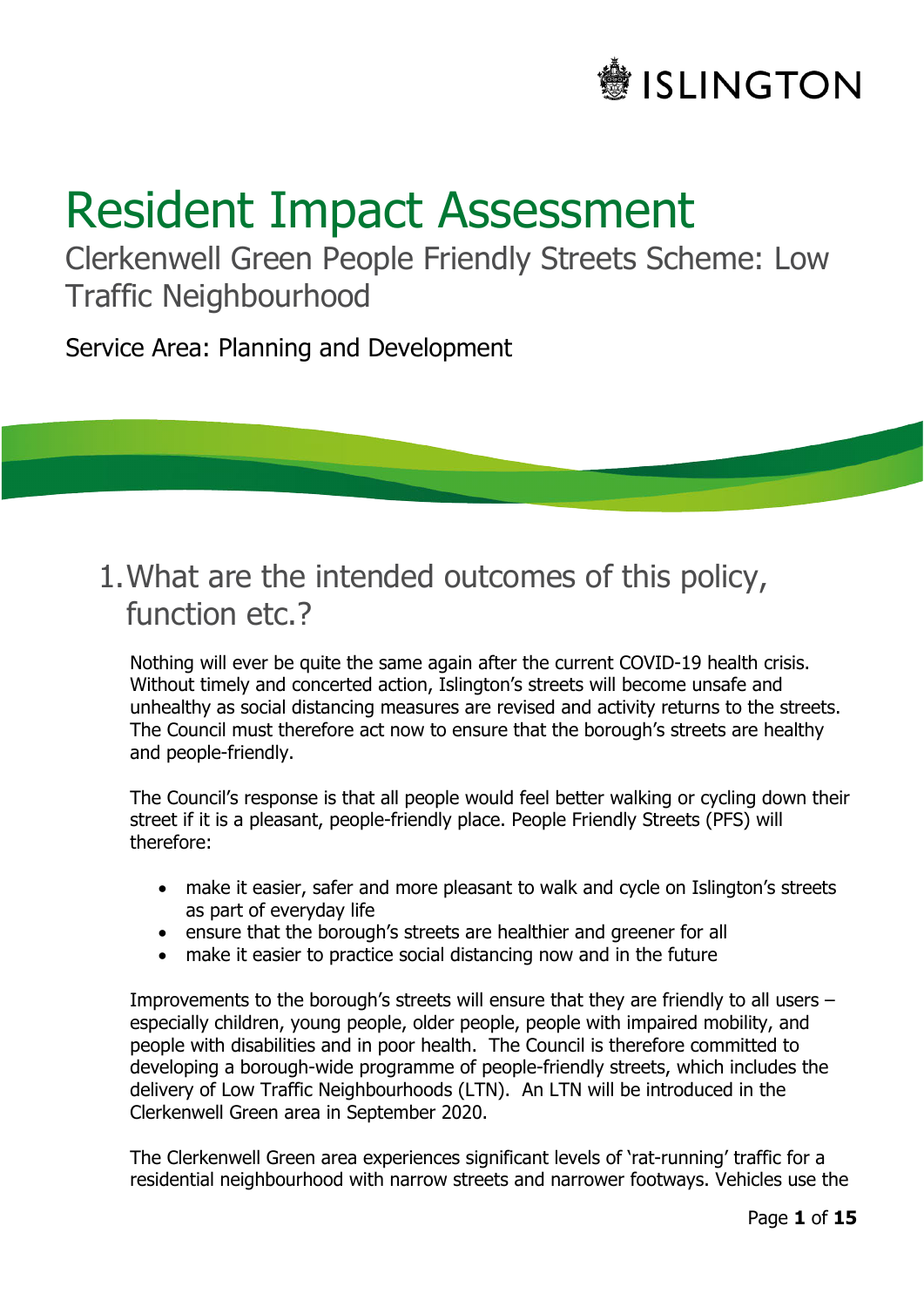area to cut between Farringdon Road in the west, and several areas to the east including Goswell Road, City Road, Old Street, and Shoreditch. The Clerkenwell Green LTN will be delivered as part of Islington's PFS Programme and will provide a more pleasant environment for walking and cycling at a safe distance. It will be introduced under an Experimental Traffic Order (ETO) which will be implemented in early September 2020.

Local people know their own neighbourhoods best. The first stage of public early engagement with the council's PFS programme began on 29 May 2020 using the Commonplace online platform to gather local insight into road issues across the borough. The LTN schemes, including at Clerkenwell Green, will be implemented on a trial basis (under the above mentioned ETO), and will be reviewed in light of monitoring and feedback from local people, including a full public consultation approximately a year after the implementation of the trial.

The implementation of a borough-wide programme of PFS will support the council's objective of achieving net zero carbon emissions in Islington by 2030. It will also contribute to the delivery of a Fairer Islington by: making it easier and safer for people to travel on foot, by bicycle and public transport; supporting people to live healthier lives; supporting local shops, markets and businesses; and enabling residents to remain socially active and connected to their community.

This RIA relates to the implementation of the Clerkenwell Green LTN in the Clerkenwell Ward.

# 2. Islington Residents Profile

|                | London<br>Total:<br>8,173,941 | Islington<br>Total:<br>206,125 | Clerkenwell<br>Ward<br>Total:<br>11,490 |
|----------------|-------------------------------|--------------------------------|-----------------------------------------|
| Gender: Female | 51%                           | 51%                            | 49%                                     |
| Gender: Male   | 49%                           | 49%                            | 51%                                     |
| Age: Under 16  | 20%                           | 16%                            | 12%                                     |
| Age: 16-24     | 12%                           | <b>14%</b>                     | 20%                                     |
| Age: 25-44     | 36%                           | 42%                            | 40%                                     |

The Clerkenwell Green LTN is located in Clerkenwell ward.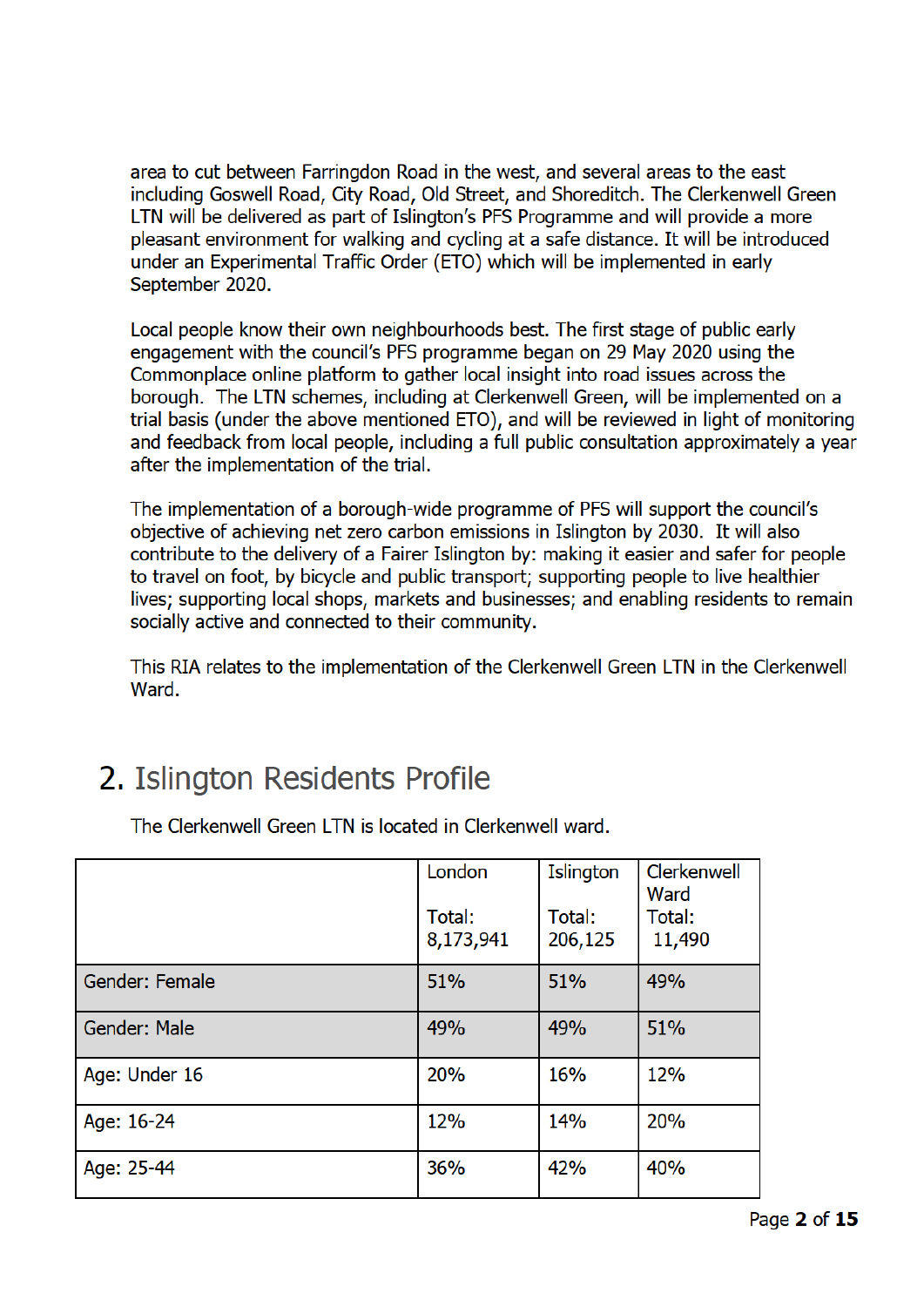| Age: 45-64                      | 21%        | 19%        | 20%        |
|---------------------------------|------------|------------|------------|
| Age: $65+$                      | <b>11%</b> | 9%         | 8%         |
| <b>Disabled</b>                 | <b>14%</b> | 16%        | <b>15%</b> |
| Ethnic group: BME               | 40%        | <b>32%</b> | 27%        |
| Ethnic group: White             | 60%        | 68%        | <b>71%</b> |
| Religion or belief: Christian   | 48.5%      | 40%        | 41%        |
| Religion or belief: Muslim      | 12%        | 9%         | 7%         |
| Religion or belief: Other       | 10%        | 4%         | $1\%$      |
| Religion or belief: No religion | 21%        | <b>30%</b> | 31%        |
| Religion not stated             | 8.5%       | <b>17%</b> | 17%        |

Source: 2011 Census data available at: https://www.nomisweb.co.uk/

#### Profile analysis

16% of people living in Islington identify themselves as having a disability compared to the London average of 14%. The larger percentage of Islington people who have a disability is particularly significant for this RIA and is referred to in the assessment of equalities impacts.

Socio-economic and disability data indicates that Clerkenwell Ward has slightly more deprivation than London overall, but less deprivation than Islington as a whole. 13% of Clerkenwell ward residents are listed as 'out of work' compared to 17% in Islington, and Clerkenwell has an Index of Multiple Deprivation (IMD) score of 27, 13 points lower than the Islington average of 36. For reference, London's average IMD score is 24.

Clerkenwell has a slightly lower percentage of disabled residents, at 15% compared to Islington's 16%.

There is a lower percentage of BMEs in the Clerkenwell ward, with the Islington average being 32% and Clerkenwell 27%.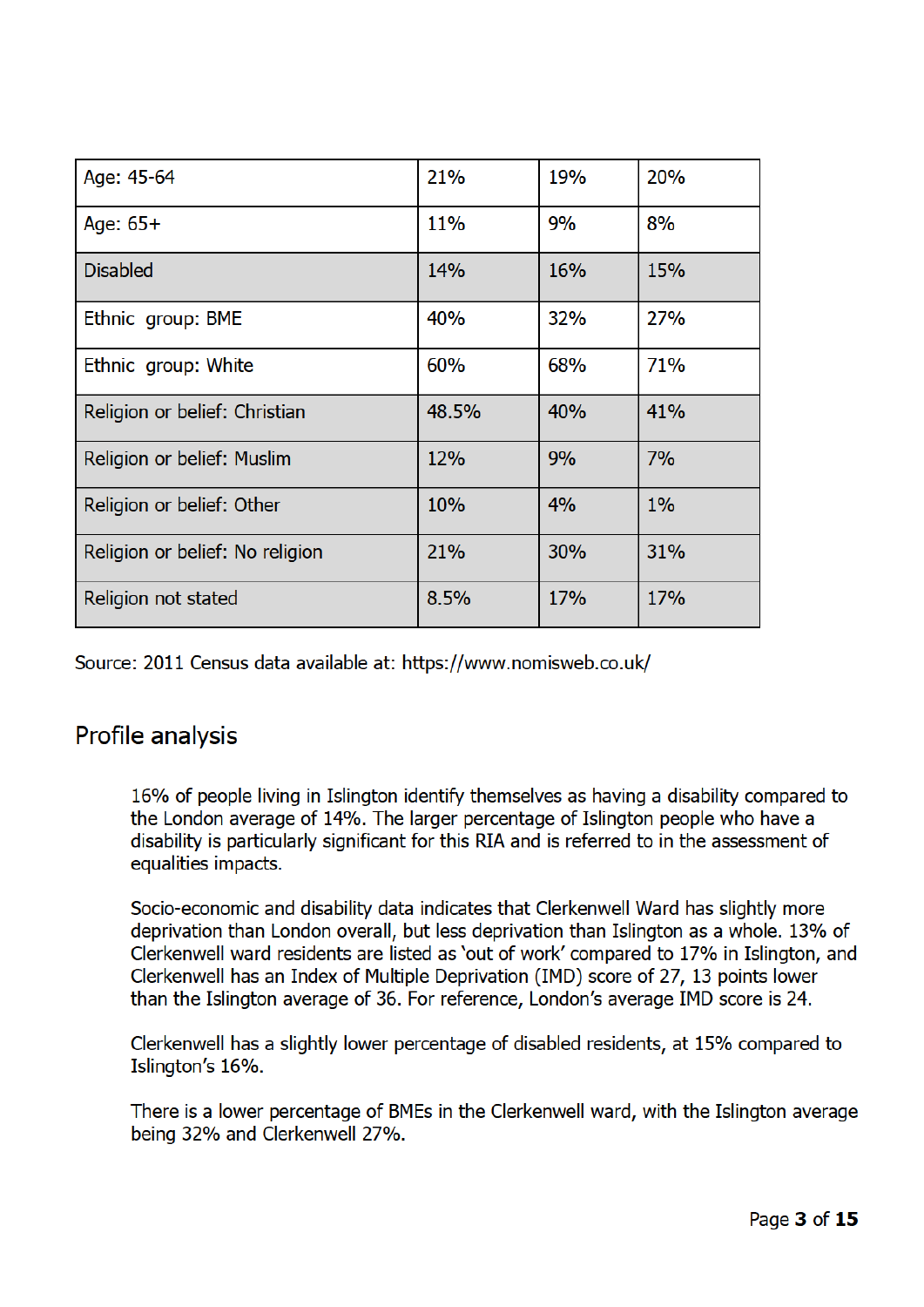Whilst private cars, taxis, and private hire vehicles can be an important means of transport for disabled people, the main means of transport used by disabled Londoners at least once a week are walking (78%), bus (55%), car as passenger (44%) and car as driver  $(24%)<sup>1</sup>$ .

# 3.Equality impacts of Clerkenwell Green People Friendly Streets

#### **Overview**

The implementation of the Clerkenwell Green LTN would deliver positive impacts overall in terms of supporting public health, improved air quality, and accommodating and enabling active travel. Clerkenwell Green LTN has the potential to contribute to creating a Fairer Islington by: supporting local shops and businesses; making it easier and safer for people to travel on foot, by bicycle and public transport; supporting people to live healthier lives; and enabling residents to remain socially active and connected to their community.

The main beneficiaries of the response will be people walking, cycling or using mobility scooters or cycles adapted for disabilities by removing through-traffic from the scheme area and reducing road danger.

On balance the council has a responsibility to its residents to ensure that the Equalities Act is upheld in all its work and projects.

This assessment considers both positive and negative impacts of the proposals whereby in some instances a balanced view is taken between positive and negative impacts, in particular where the impacts are considered to have both a positive and negative impact on one group with protected characteristics, especially where there is variation between the requirements of different individuals within an equalities group. For example, while some disabled people may rely on cars for mobility there are also many disabled people who use other modes and therefore for most groups the impacts will be a mix of positive and negative depending on the particular mode of travel generally used.

ł <sup>1</sup> Travel in London: Understanding our diverse communities 2019, (TfL, 2019)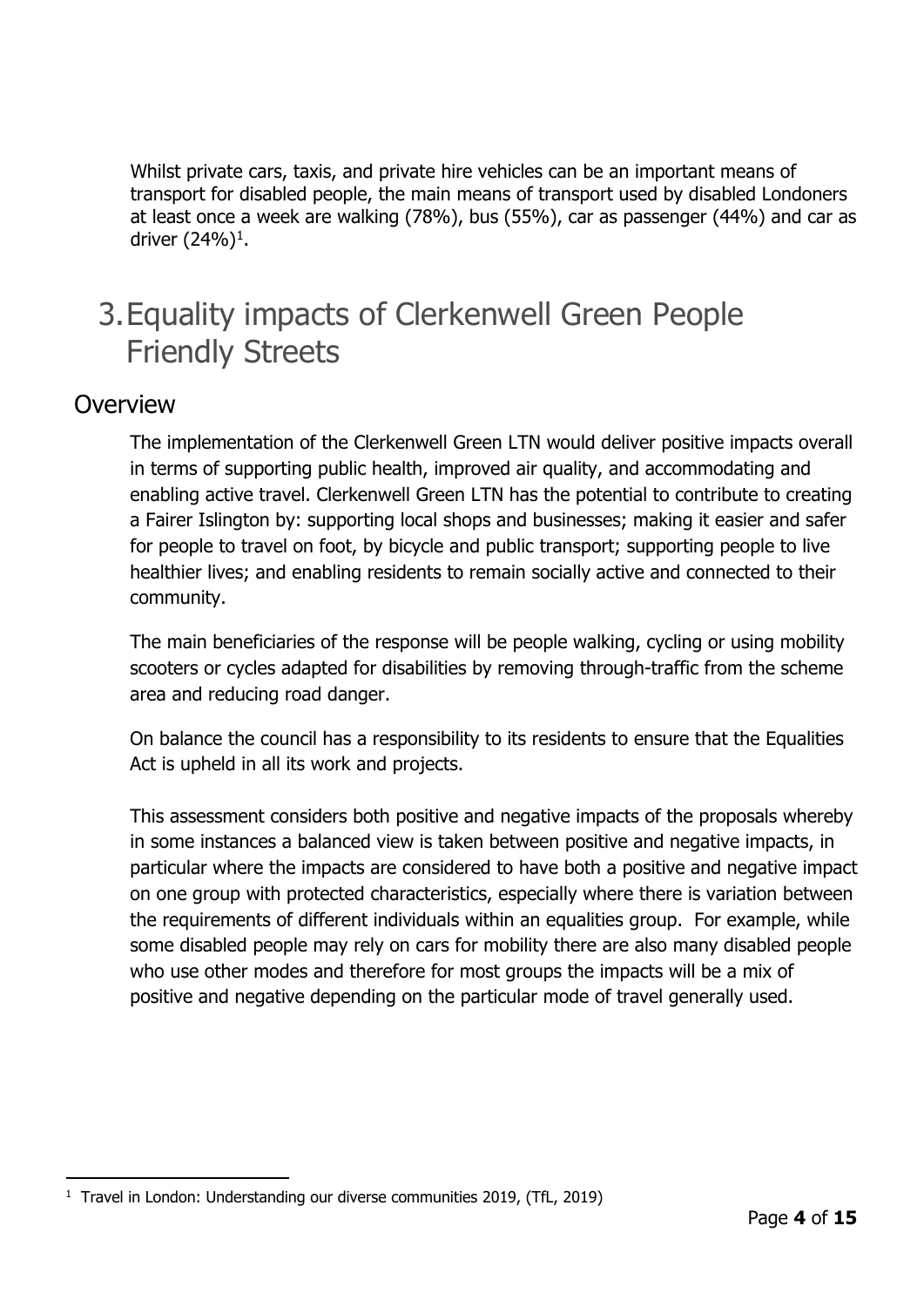#### This RIA

This RIA identifies general positive and negative impacts for equalities groups and details the specific positive and negative impacts of the Clerkenwell Green PFS scheme.

#### a. Specific positive impacts

#### Protected Characteristic: Age

The Clerkenwell Green LTN area is a densely populated and built-up area with historic character and a scarcity of open spaces.

An increase in walking and cycling benefits children in terms of reducing childhood obesity.

The Fair Futures Commission found that some of the barriers to children and young people travelling independently revolved around concerns for personal safety. Reduced road danger should facilitate independent travel for children and young people, which is crucial to healthy child development.

Older people, who have higher instance of disabling conditions such as mobility impairment, deafness or blindness will benefit from reduced traffic and road danger because of the lower volumes of cars traveling through the area. In addition, older people are also more likely to live with dementia and will benefit from reduced noise pollution.

The Clerkenwell Green LTN will create improved conditions for cycling, particularly benefitting those older or younger residents with less balance who may want to choose adapted cycles away from traffic.

Air pollution from cars has a significant impact on younger people who are closer to the car exhaust level and who have lungs that are still developing, a growing body of research demonstrates that this impact can result in significant health complications later in life impacting on their life expectancy and quality of life.

Older and younger people will benefit from safer crossings in particular because they can take longer to cross the road than the average aged person.

#### Protected Characteristic: Disability

Compared to the London average, a slightly higher proportion of people in Clerkenwell ward identify themselves as being disabled (London 14%, Clerkenwell 15%); however, Clerkenwell also has a lower proportion than the Islington percentage of 16%.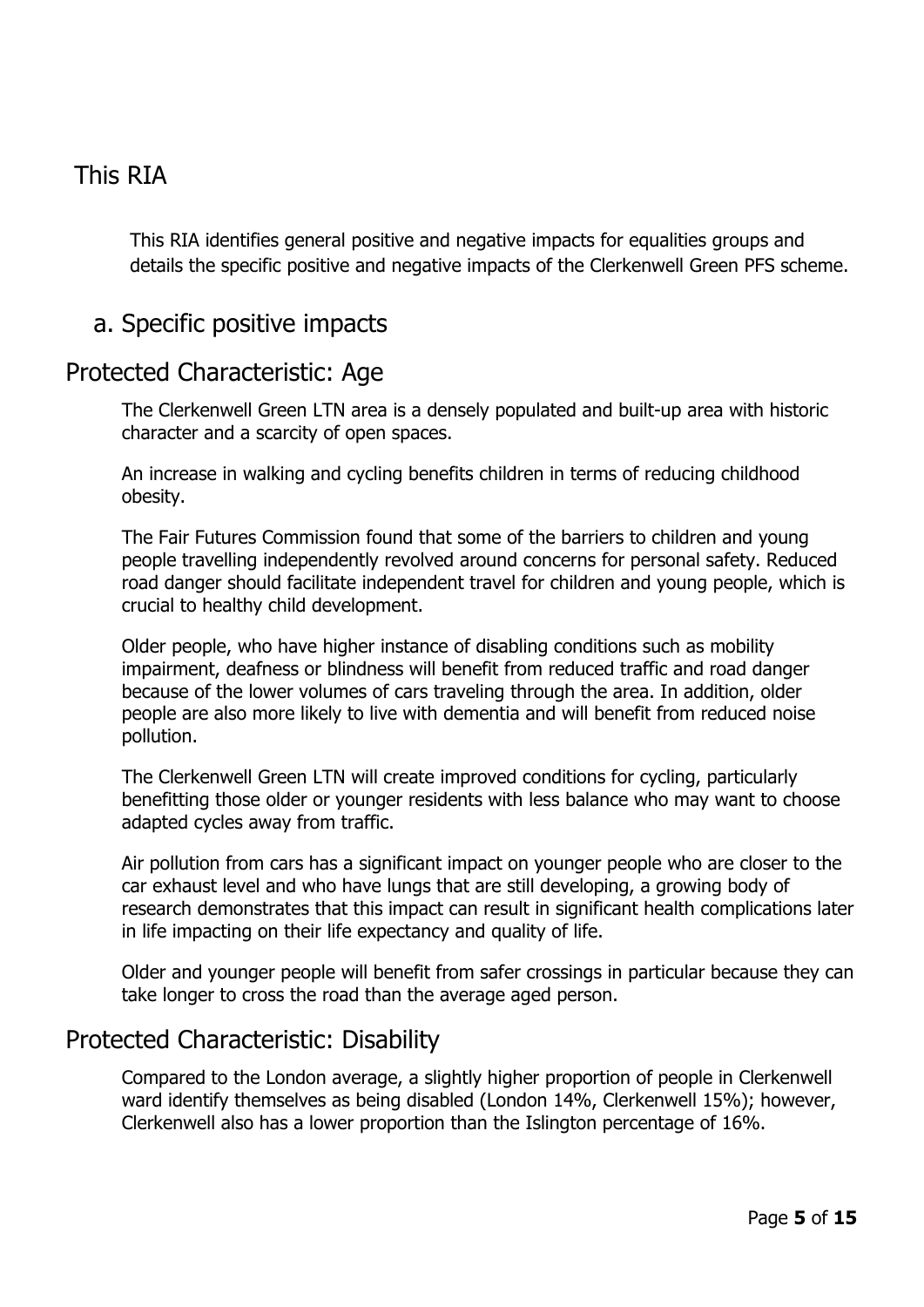Pedestrian enhancements could be of particular benefit to people with a disability in terms navigating an urban environment, including but not limited to those using walking aids, wheelchair or mobility scooter.

In residential areas, those with cognitive disabilities could benefit from reduced levels of noise pollution, supported by the neighbourhood walking and cycling improvements and the removal of through-traffic. Moreover, people with a disability may feel more comfortable accessing the businesses in Clerkenwell Green, due to the reduction in traffic as a result of the PFS measures.

Research has shown that one of the main reasons that disabled people do not cycle more is due to inaccessible infrastructure, even though 75% of disabled cyclists report that they find cycling easier than walking. The proposals in Clerkenwell Green will greatly improve conditions for disabled cyclists by reducing road danger without the need for further traffic calming measures.

In this way, providing better conditions for cycling can empower more disabled people to cycle, particularly those with less balance who may want to choose adapted cycles away from traffic. All modal filters in Clerkenwell Green have been designed in a way that is inclusive and accessible to larger cycles such as tricycles and cargo cycles.

#### Protected Characteristic: Gender reassignment

No specific impacts identified.

#### Protected Characteristic: Pregnancy and maternity

Reduced volumes of traffic and speeds will create a less stressful environment, supporting a healthy pregnancy.

Parents and carers with prams will benefit from a better walking environment and reduced traffic flows when crossing roads, especially in the vicinity of schools.

Parents who use bicycles or cargo cycles for family mobility will benefit from traffic filtering. The road closures will be designed in a way that is permeable and accessible to larger cycles. It is also anticipated that increased safety for cyclists will empowering parents to use cargo bikes who don't currently.

The modal filters will create informal play space for children specifically around closure locations where there will be very low traffic following implementation.

#### Protected Characteristic: Race

Developing research has concluded that Black, Asian and Ethnic Minority people are twice as likely to die of coronavirus in the UK than white British people making them specifically more vulnerable since the pandemic. As prescribed by Central Government guidance creating safe cycle routes provides an alternative means of travel to public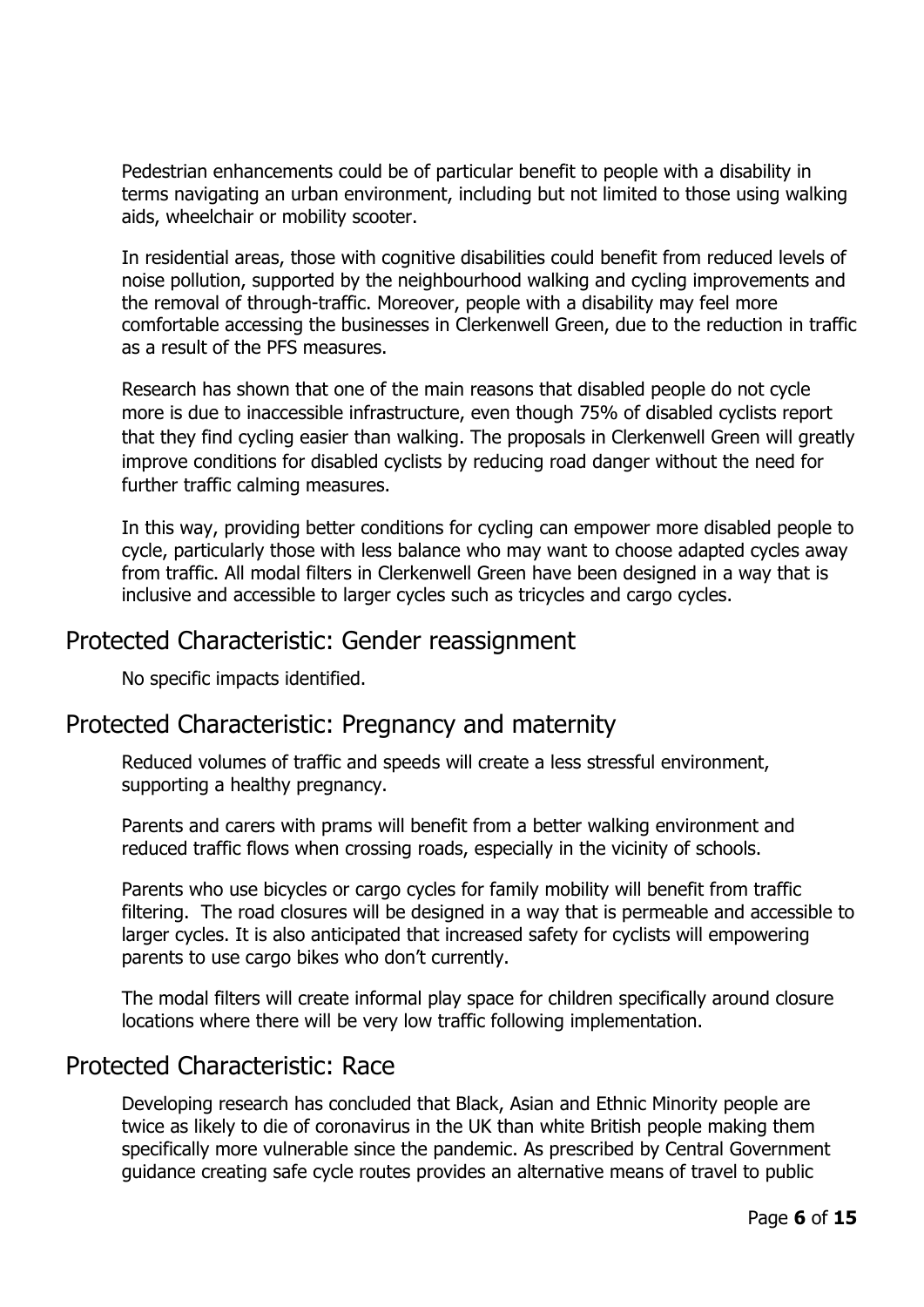transport as the country emerges from the health emergency. The Clerkenwell Green proposals will create opportunity for safe physical distancing.

The measures will also decrease the traffic on roads around Clerkenwell Green, which will reduce road danger and thereby empower more cycling among BAME people who are underrepresented among people who cycle for transport and for exercise.

#### Protected Characteristic: Religion or belief

No specific impacts identified.

#### Protected Characteristic: Sex

Women - who are more likely than men to be moving through public space with baby prams, and expectant mothers and mothers with young children - may also particularly benefit from improved walking and cycling conditions and reduced traffic levels.

In London, women are less represented than men in cycling, and lack of cycle infrastructure disproportionally impacts women, attributable in part to a more risk averse attitude to mixing with traffic. Reduced traffic and new cycle infrastructure will therefore benefit and empower more women to cycle.

#### Protected Characteristic: Sexual orientation

No specific impacts identified.

#### Protected Characteristic: Socio-economic status

Busier roads often dominate more deprived communities. Walking and cycling improvements will benefit those living near busy roads and collision hot-spots when they are moving around their local area.

Car ownership is generally correlated to household income in London. Therefore, less affluent household are less likely to own a car – and be reliant on walking, cycling and public transport. The Clerkenwell Green PFS Scheme aims to benefit non car owners.

Finally, the greater connectivity via new cycle and walking routes should support social distancing whilst providing better healthy access to employment.

#### b. Potentially general negative impacts

As has been outlined above the Clerkenwell Green LTN measures will have many positive benefits for residents and businesses, and specifically for those with protected characteristics as discussed above. It is the purpose of this resident impact assessment to also examine any negative impacts on residents, particularly those with protected characteristics to ensure that a robust mitigation plan is in place and so that these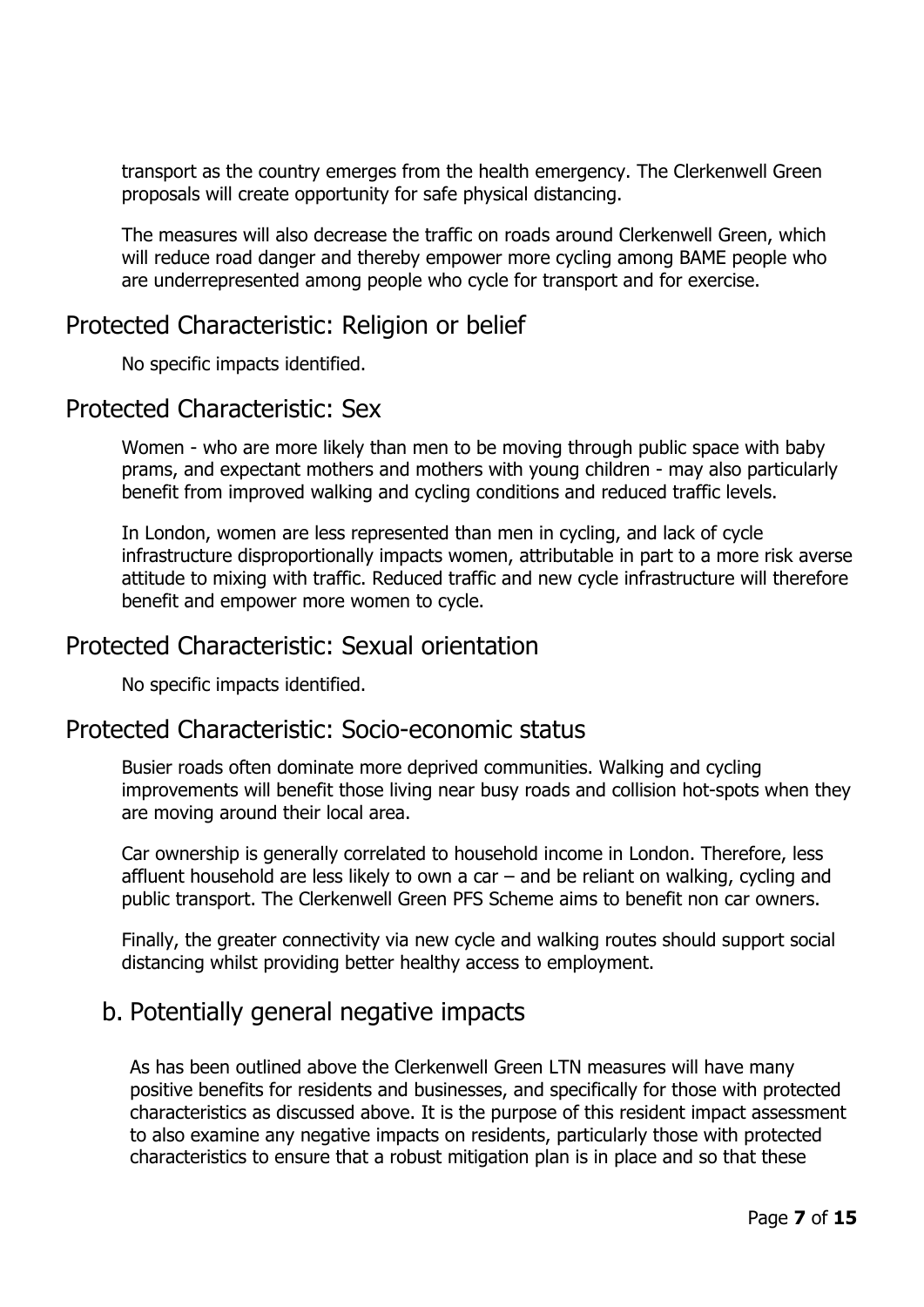negative impacts can be taken into account in decision making on the implementation of the scheme.

Two key negative impacts of the Clerkenwell Green PFS scheme have been identified and considered below:

#### C1: Impact on those who rely on car usage

The purpose of the Clerkenwell Green LTN measures is to create a safer environment to enable walking and cycling for people from all walks of life. However, this must be balanced with facilitating the travel requirements for vulnerable residents including those with disabilities and mobility impairments who may rely on cars to travel.

Following the implementation of the Clerkenwell Green LTN scheme, vehicles travelling to the area will be able to access or drive very close to access points of all properties. The greatest distance that someone will have to travel from door to vehicle is 16 metres. Whether driven by residents, businesses, visitors or deliveries from any direction none of the measures being introduced will stop people from driving to and from the area. However, some routes may need to be changed by driving to and from the nearest main road rather than across local streets.

Although the proposals maintain vehicle access to the area and to or close to all properties, the changes may result in increased inconvenience for motorists and could result in longer journey times with an increased cost if private vehicle hire or taxis are relied on.

It should be acknowledged that longer routes are more likely to inconvenience some older or disabled residents more than others and these specific impacts on those groups is broken out below. These should be considered on balance with the positive impacts the scheme will result in for those groups and the wider population as is outlined above.

### C2: The impact of residents who may reside on the main roads surrounding the Clerkenwell Green area (Farringdon Road, Roseberry Avenue, St. John Street, Skinner Street, Clerkenwell Road)

By design the Clerkenwell Green LTN scheme will restrict through routes in Clerkenwell Green which will encourage non-local journeys to take place on main road network surrounding the LTN area. In this case those roads are Farringdon Road, Clerkenwell Road, Roseberry Avenue, St. John Street and Skinner Street. Over two thirds of car journeys in Islington could be walked or cycled – a shift which can become a reality when walking and cycling conditions are much improved. Although it is expected with the proposed measures that many local trips will be made by walking, cycling and scooting, rather by car, the measures could nevertheless displace traffic onto main roads, which could increase congestion, which would affect bus journey times as well as affecting air quality and community severance.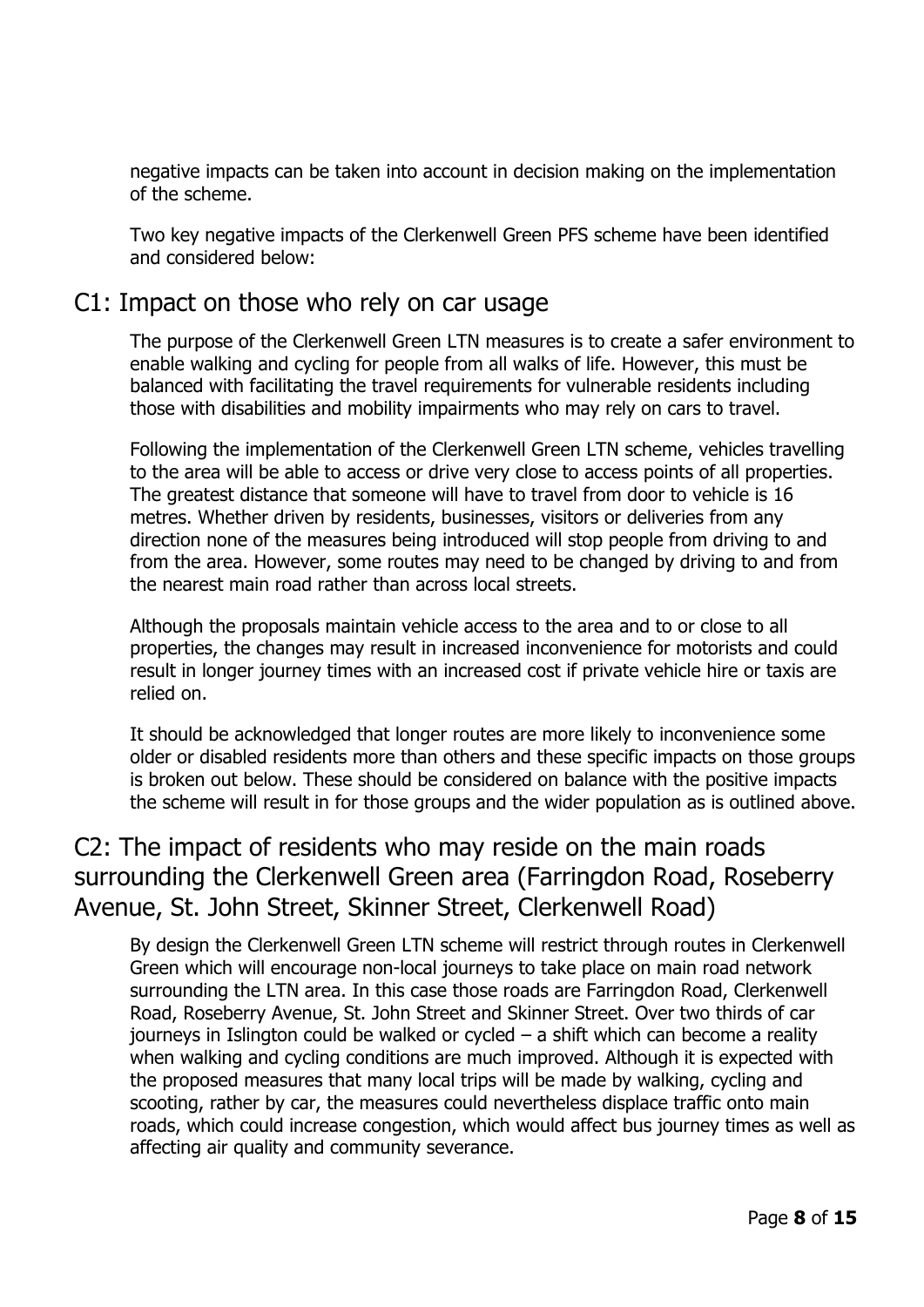Increases in congestion, community severance and worse air quality would impact residents living on the main road network or near junctions. Increased bus journey times would have a greater impact on certain groups with protected characteristics who are more likely to use bus services, and on those who would have the most difficulty dealing with the impacts of a reduced service.

A monitoring strategy has been put in place to understand whether displacement takes place onto Islington's main roads. It is anticipated that immediately following the scheme there will be some displacement while people get used to new road layouts and identify alternative routes. If displacement has arisen as an issue, then this will trigger some of the reactive mitigation measures outlined in section 4.

In the below section these two impacts are broken down into how it may impact different groups with protect characteristics along with other potential impacts.

#### c. Specific negative impacts

Some specific impacts have been identified for protected characteristic groups.

#### Protected Characteristic: Age

C1: Although it will be possible to access or get very close (within 16 metres) to all addresses once the scheme has been implemented, older people may rely on private cars, private vehicles for hire, or taxis more for their local trips and so may be inconvenienced by longer journeys. Longer journeys may also involve higher costs.

Other: Older and young people could be disproportionately disadvantaged by the increase in cycling and increased risk of conflict between pedestrians and cyclists if cycle infrastructure is not designed properly.

#### Protected Characteristic: Disability

C1: Although it will be possible to access or get very close (within 16 metres) to all addresses once the scheme has been implemented, disabled residents or visitors may rely on private cars, private vehicles for hire, or taxis more for their local trips and so may be inconvenienced by longer journeys. Longer journeys may also involve higher costs. As referenced in the resident profile section data indicates that private cars are just one means of travel for disabled residents and therefore should be considered on balance with the benefits.

The design of this scheme has considered that because access close to every address is maintained, exempting blue badges, taxi's or cars for hire holders from the camera enforced closures and the resulting increase in convenience does not outweigh the many benefits to all people from a decrease in through traffic in the area. Therefore, for the purposes of the Experimental Traffic Order, parking control notice tickets will apply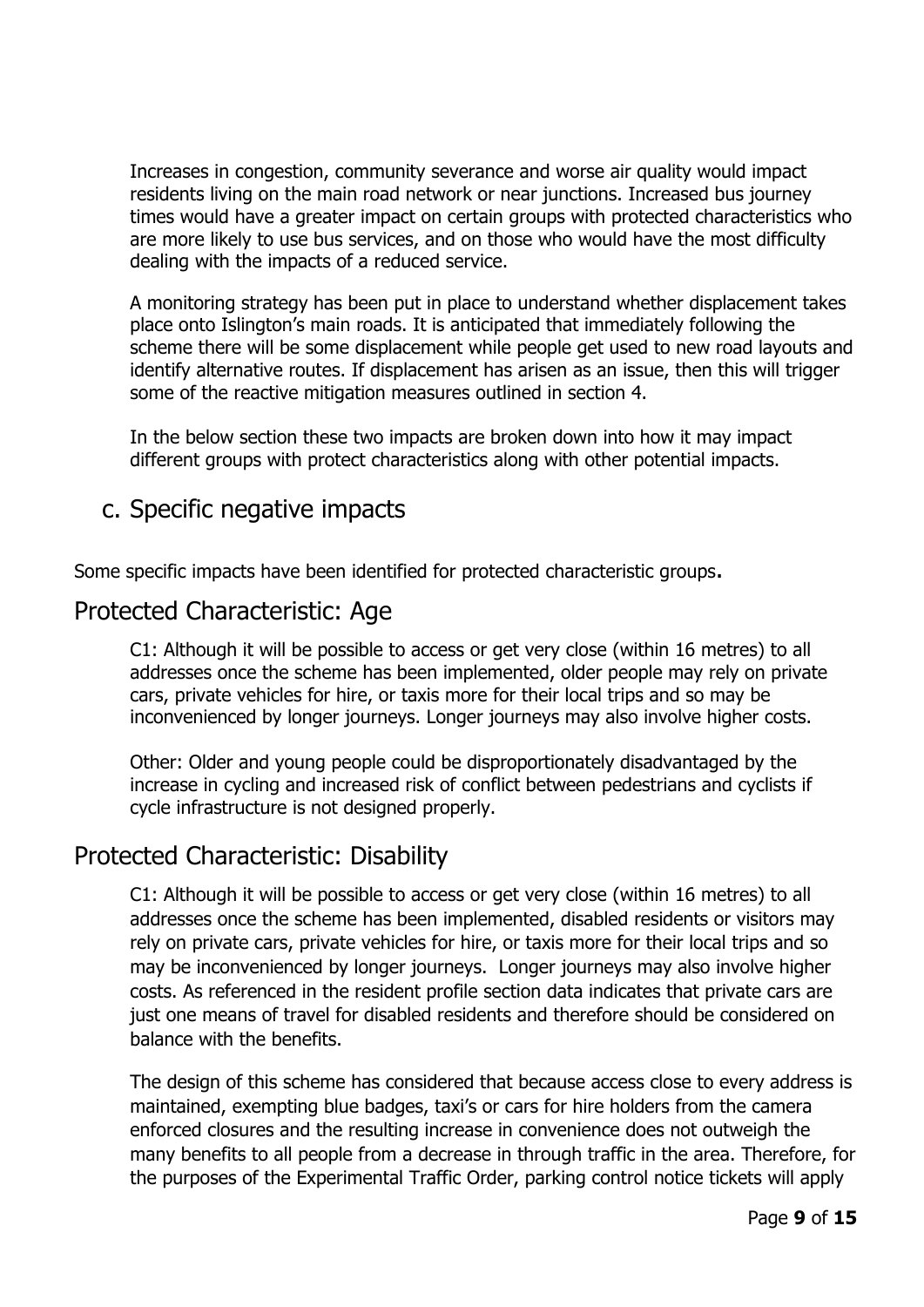to any vehicle going through the exemptions, though as outlined below in actions this can be reviewed following statutory consultation in September 2021.

The London Taxicard Scheme offers subsidised travel in licenced taxis and private hire vehicles to London residents with serious mobility impairments or who are severely sight impaired. This could offset some of the increase in costs resulting from slightly longer routes as a result of the Clerkenwell Green scheme.

C2: An increase in traffic on main roads could lead to bus delays which would disproportionately impact disabled residents who rely on the bus journeys for mobility.

Other: Disabled people could be disproportionately disadvantaged by the increase in cycling and increased risk of conflict between pedestrians and cyclists if cycle infrastructure is not designed properly.

Disabled people could also be disproportionately disadvantaged by the introduction of new street furniture and infrastructure (such as signage) which may affect their accessibility if infrastructure is not suitably positioned.

#### Protected Characteristic: Gender re-assignment

No specific impacts identified.

#### Protected Characteristic: Pregnancy and maternity

Other: Pregnant women or parents/carers with young children could be disproportionately disadvantaged by the increase in cycling if the risk of conflict between pedestrians and cyclists if new cycle infrastructure is not designed properly.

C1: Although access to or very close (within 16 metres) to all addresses is maintained as part of the scheme, pregnant women and those with young children may rely on private cars, private vehicles for hire, or taxis more for their local trips and so may be inconvenienced by longer journeys. Longer journeys may also involve higher costs.

#### Protected Characteristic: Race

No specific impacts identified.

#### Protected Characteristic: Religion or belief

No specific impacts identified.

#### Protected Characteristic: Sex

No specific impacts identified.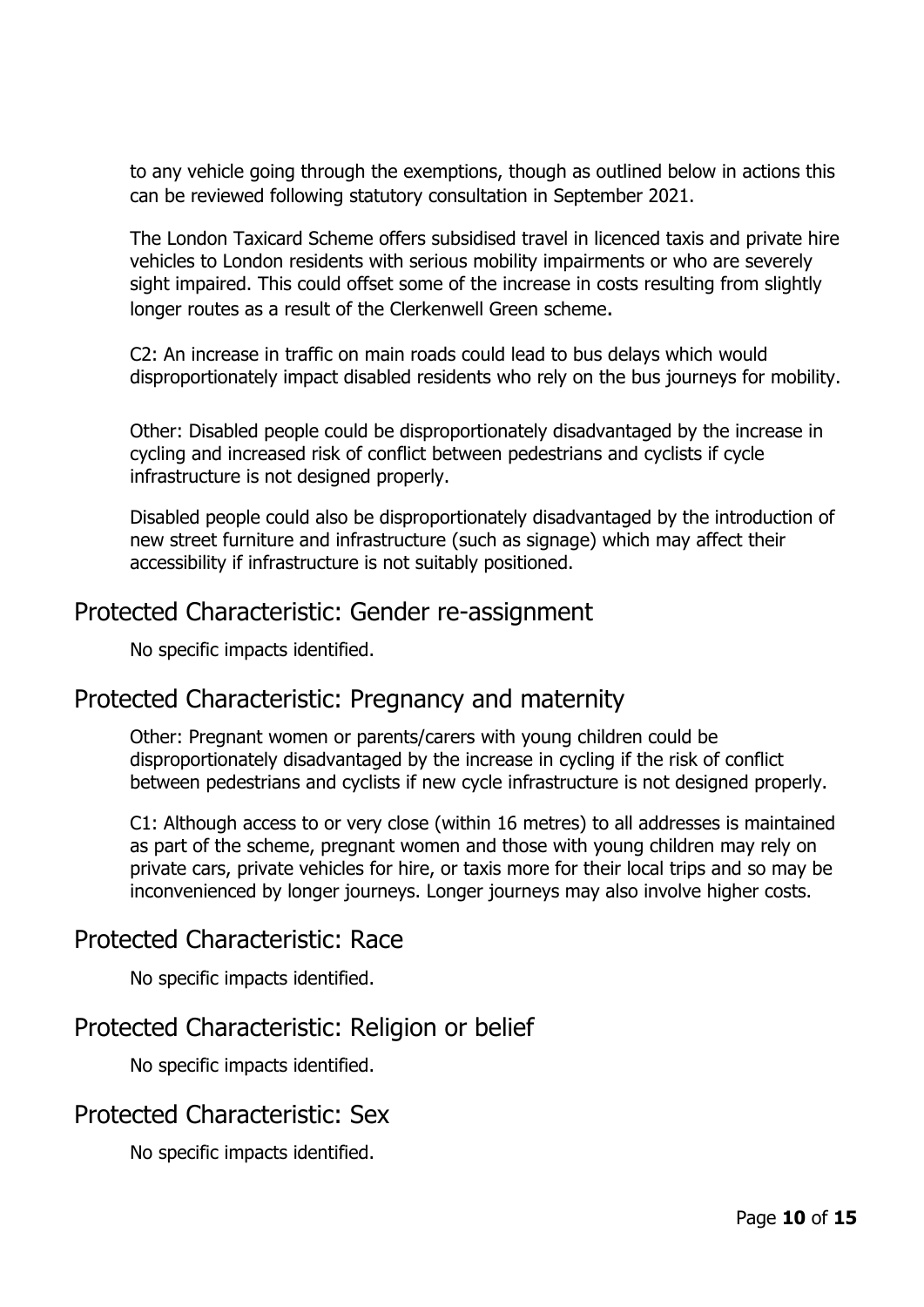### Protected Characteristic: Sexual orientation

No specific impacts identified.

#### Protected Characteristic: Socio-economic status

Other: Purchasing and maintaining a bicycle can be prohibitively expensive, meaning people with less disposable income may be less able to own a bike than those with more disposable income. This in turn would mean they wouldn't have equal access to the new cycle infrastructure or not benefit so much from the improved cycling environment.

C2: Lower income households are more likely to use buses, which could be impacted by the displacement of traffic to main roads. Should any traffic displacement occur, it could have a disproportionally negative impact on more deprived communities, with consequences in terms of congestion, severance and air quality.

### 4.Safeguarding and Human Rights impacts a. Safeguarding risks and Human Rights breaches

Please describe any safeguarding risks for children or vulnerable adults AND any potential human rights breaches that may occur as a result of the proposal? Please refer to section 4.8 of the guidance for more information.

No safeguarding risks for children or vulnerable adults, or human rights breaches, have been identified as likely resulting from the Clerkenwell Green Scheme

The council has considered the provisions of the Human Rights Act for potential breaches that may occur as a result of the proposal and consider that two articles are relevant:

- Article 1 of the First Protocol the protection of property; and
- Article 8 of the First Protocol the right to respect private and family life.

In relation to Article 1, some residents may no longer be able to use the most direct access to their homes. However, if the scheme is implemented, alternative access will be in place. Further, the right under Article 1 is qualified rather than absolute as it permits the deprivation of an individual's possessions or rights where it is in the public interest. The council considers the proposal to be in the public interest.

In relation to Article 8, right to respect for private and family life has a broad interpretation and extends to being in a public place if there is a reasonable expectation of privacy there. This right can be interfered with where lawful, necessary and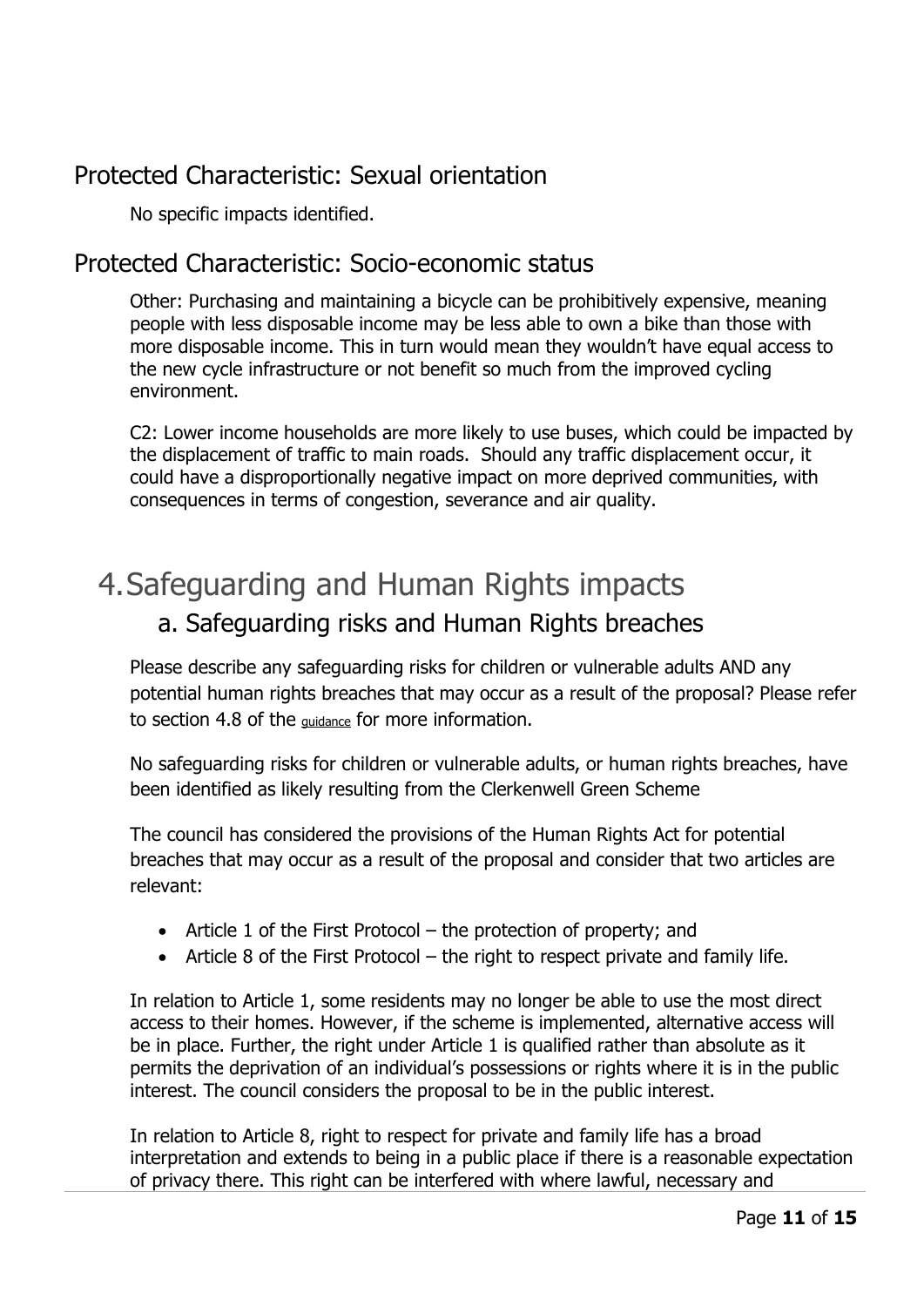proportionate to protect a number of other concerns including public safety and health. It is not considered that the implementation of the Clerkenwell Green LTN will impede the rights to individuals to respect for private and family life either in public or on private land. Further, the scheme is proposed in order to reduce the number of vehicles on the road, which will enhance public safety and health.

If potential safeguarding and human rights risks are identified, then please contact equalities@islington.gov.uk to discuss further.

### 5.Action

How will you respond to the impacts that you have identified in sections 3 and 4, or address any gaps in data or information?

| Negative Impact                                                                                                                                               | Action                                                                                                                                                                                                  | Responsible<br>person or<br>team | <b>Deadline</b>                                                                                                                            |
|---------------------------------------------------------------------------------------------------------------------------------------------------------------|---------------------------------------------------------------------------------------------------------------------------------------------------------------------------------------------------------|----------------------------------|--------------------------------------------------------------------------------------------------------------------------------------------|
| C1: More inconvenient car<br>trips<br>More costly trips if taxis or<br>private hire vehicles are<br>relied on for people with<br>disabilities or older people | The project team will engage with<br>disabled groups in the months<br>immediately following installation<br>in order to understand impacts<br>and develop mitigation actions if<br>considered required. | Transport<br>Planning            | Early<br>discussion<br>before<br>December<br>2020<br><b>Disability</b><br>focus group<br>as part of<br>consultation<br>during<br>June 2021 |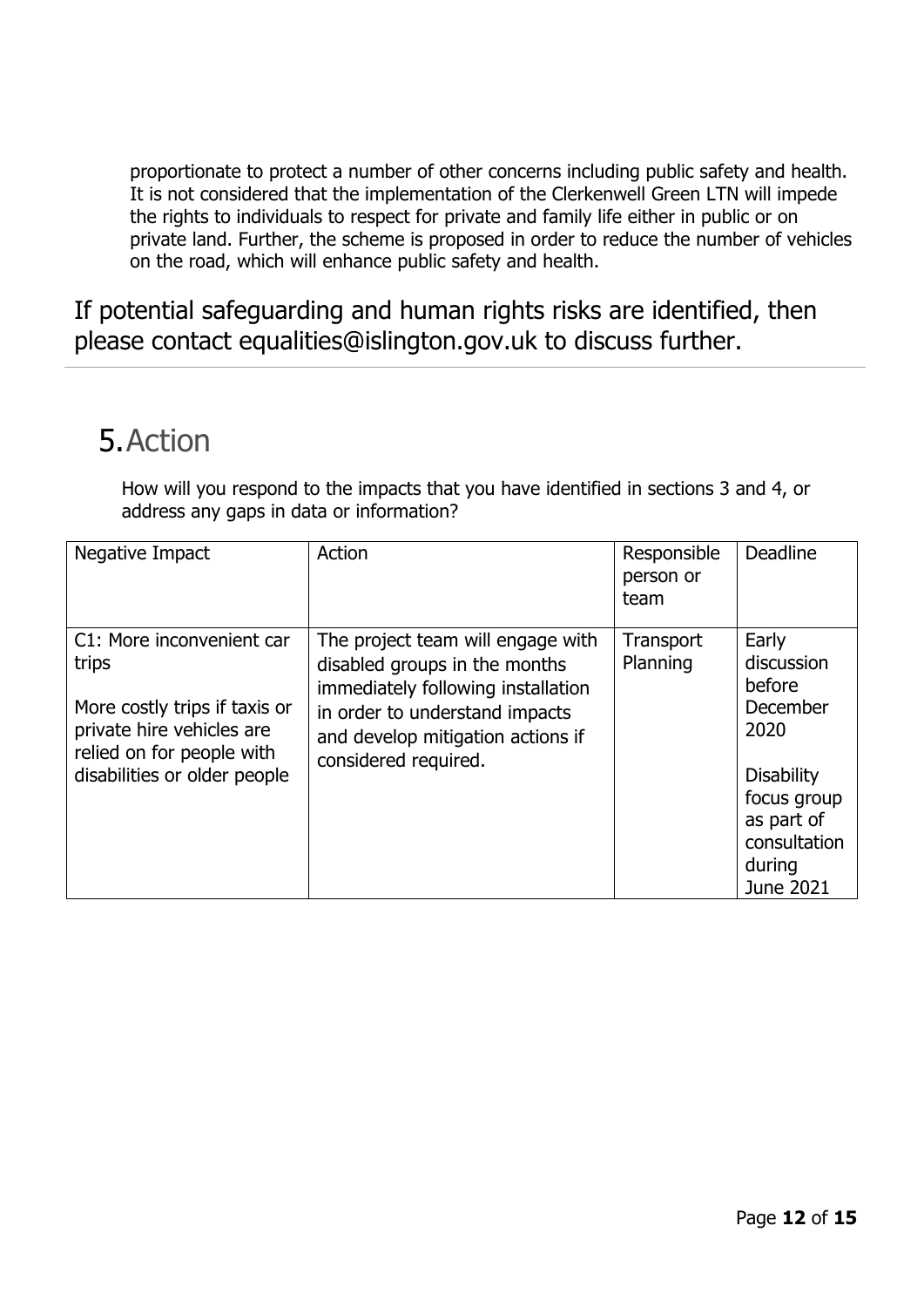| Negative Impact                                                                                                                                                        | Action                                                                                                                                                                                                                                                                                                                                                                                                                                                                                                                                                                                                                   | Responsible<br>person or<br>team                                               | <b>Deadline</b>                                                                                                 |
|------------------------------------------------------------------------------------------------------------------------------------------------------------------------|--------------------------------------------------------------------------------------------------------------------------------------------------------------------------------------------------------------------------------------------------------------------------------------------------------------------------------------------------------------------------------------------------------------------------------------------------------------------------------------------------------------------------------------------------------------------------------------------------------------------------|--------------------------------------------------------------------------------|-----------------------------------------------------------------------------------------------------------------|
| C2: Main roads impact<br>Possible increase of bus<br>journey times which would<br>impact on older, disabled<br>or lower income residents<br>disproportionately.        | A robust and comprehensive<br>monitoring strategy will be put in<br>place to gather data on the<br>displacement impacts on main<br>roads. This data will be considered<br>carefully in deciding to transition<br>to a permanent traffic order.<br>If required and informed by<br>monitoring data, the Council will<br>work with TfL to identify bus<br>priority corridors to improve bus<br>journey times. Bus priority<br>schemes will be implemented in<br>consultation with TfL to protect<br>bus journey times if data<br>demonstrates that there are<br>increased delays in bus journeys<br>for a sustained period. | Transport<br>Planning<br>Transport<br>for London<br>Traffic and<br>Engineering | March 2022<br>for $18$<br>month<br>monitoring<br>data.<br>December<br>2022 for<br>bus<br>mitigation<br>schemes. |
| C2: Main roads impact<br>Possible increasing in air<br>pollution on the main roads<br>which would impact<br>disproportionately on<br>residents living on main<br>roads | A robust and comprehensive<br>monitoring strategy will be put in<br>place to gather data on the<br>displacement impacts on main<br>roads including air quality data<br>where possible. This data will be<br>considered carefully in deciding to<br>transition to a permanent traffic<br>order.<br>Air quality schemes are being<br>rolled out in parallel, for instance<br>the installation of Electric Vehicle<br>Charging Points, School Streets<br>and the Ultra-Low Emission Zone<br>extension will take effect in<br>October 2021.                                                                                  | Transport<br>Planning<br>Air quality<br>Team<br>Traffic and<br>engineering     | March 2022<br>for $18$<br>month<br>monitoring<br>data.<br>Air quality<br>schemes roll<br>out is<br>ongoing      |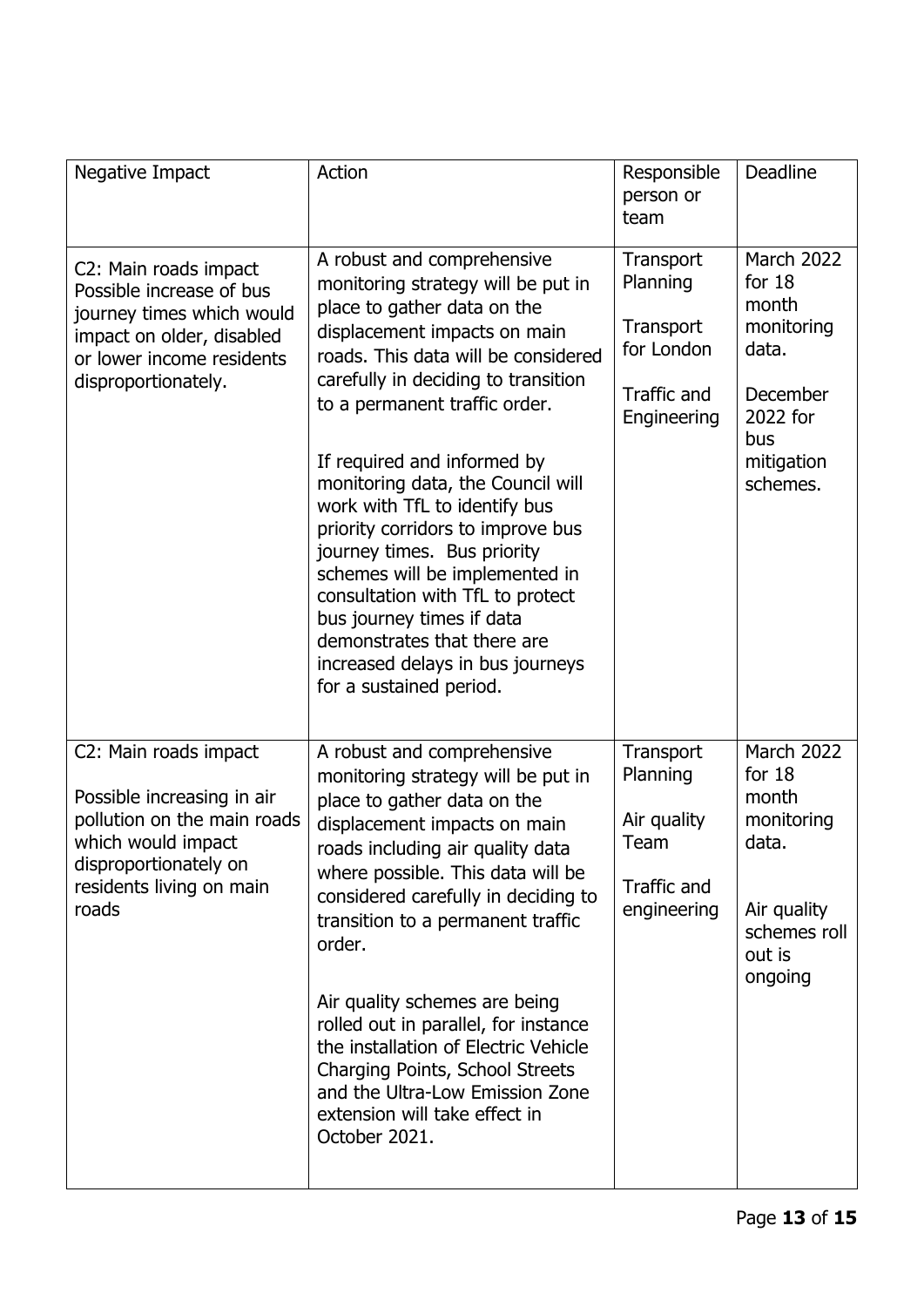| Negative Impact                                                                                                                                                                                                                                                                                                        | Action                                                                                                                                                                                                                                                                                                                                                                                                                                                                                                                                                         | Responsible<br>person or<br>team                                      | Deadline  |
|------------------------------------------------------------------------------------------------------------------------------------------------------------------------------------------------------------------------------------------------------------------------------------------------------------------------|----------------------------------------------------------------------------------------------------------------------------------------------------------------------------------------------------------------------------------------------------------------------------------------------------------------------------------------------------------------------------------------------------------------------------------------------------------------------------------------------------------------------------------------------------------------|-----------------------------------------------------------------------|-----------|
| Other: Older and young<br>people could be<br>disproportionately<br>disadvantaged by the<br>increase in cycling and<br>increased risk of conflict<br>between pedestrians and<br>cyclists if cycle<br>infrastructure is not<br>designed properly.                                                                        | Potential conflict to be designed<br>out, and a focus on legibility, all<br>designs for Clerkenwell Green<br>have been reviewed by an<br>inclusive design officer<br>The engagement with disabled<br>groups outlined will also identify if<br>there are outstanding issues with<br>regards to risks of conflict between<br>pedestrians and cyclists.<br>All cycle infrastructure should be<br>designed for residents from all<br>walks of life, so that cycling is an<br>accessible option regardless of<br>age, disability or types of cycles<br>used.        | Transport<br>Planning,<br>Traffic &<br>Parking                        | Sept 2021 |
| Other: Purchasing and<br>maintaining a cycle can be<br>prohibitively expensive,<br>meaning people with less<br>disposable income may be<br>less able to own a cycle<br>than those with more<br>disposable income. This in<br>turn would mean they<br>wouldn't have equal access<br>to the new cycle<br>infrastructure. | The Council has a programme to<br>help with the affordability of<br>maintaining and securely storing<br>cycles and although cycle hire<br>does provide some affordable<br>access to cycling, the pricing<br>mechanism favours those who can<br>afford greater one-off payments<br>for passes, for example. Islington's<br>'Try before you bike' scheme helps<br>people purchase a new bicycle<br>with monthly payments $(E20$ for<br>adult bike, £10 for children), with<br>the option of returning the bicycle<br>and stopping payments if they<br>choose to. | Housing,<br>Community<br>development<br>and<br>transport<br>planning. | On going  |